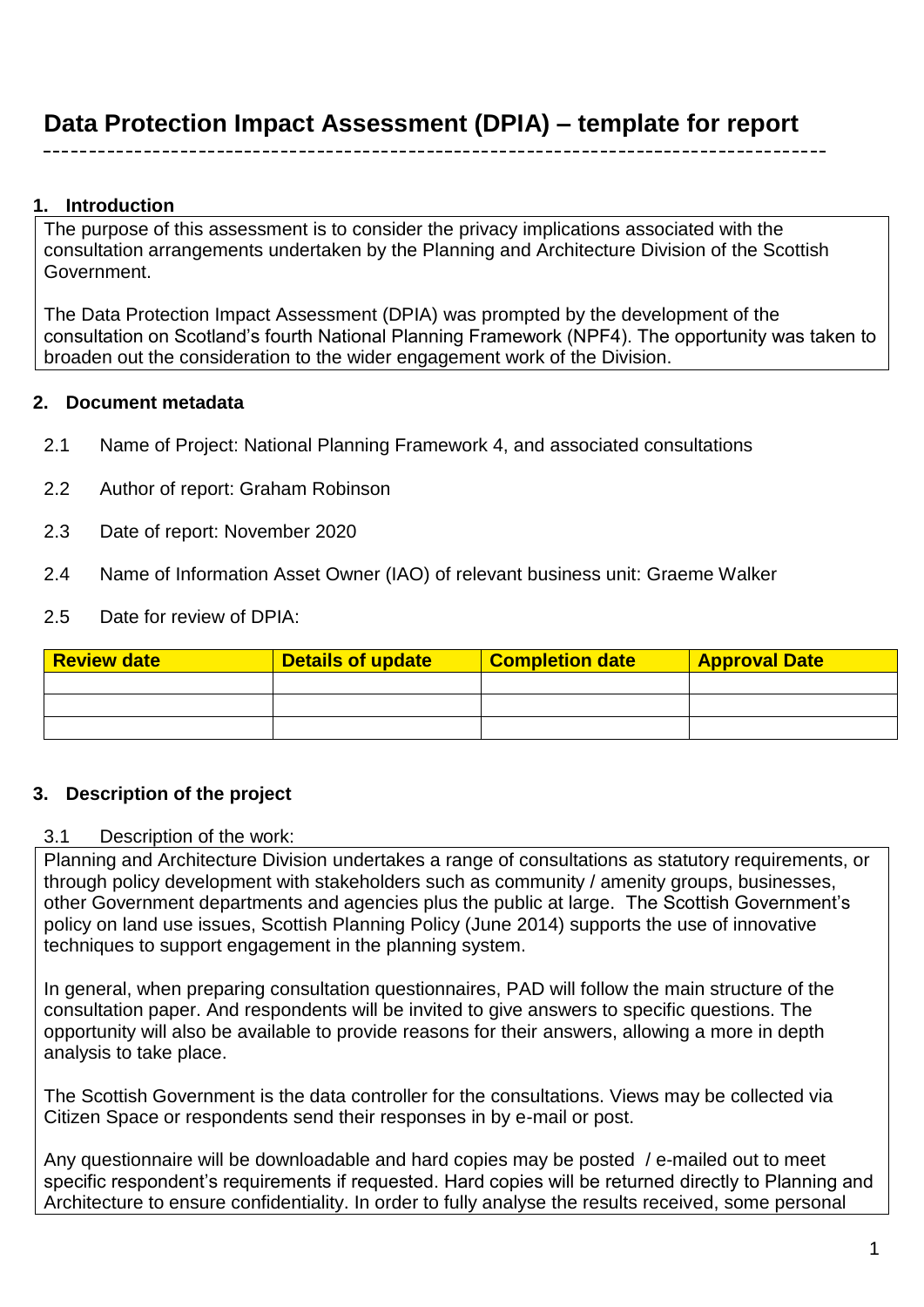information will be requested to allow us to identify any data trends. Personal data will also be requested to enable a receipt of response or to enable feedback to any queries received.

It is our usual practice to publish the responses as per the preferences that respondents have indicated via Citizen Space, or, where responses arrived by e-mail / mail, via the Respondent Information Form (RIF), which asks about data release preferences.

Following the closure of any consultation, we would look to publish responses where approval has been given for this by the respondee. All the responses will be moderated.

In order to obtain an independent analysis of the responses submitted, PAD will normally commission an external analysis of these responses. The overall aim is to provide a clear and concise report for publication, which reflects an independent and robust analysis of the consultation responses, in order to inform the next stages of policy / legislatively development.

### **Consultation Process**

Consultations are hosted on Citizen Space, the Scottish Government's digital platform for consultations, and published on the [Consultation Hub,](https://consult.gov.scot/) enabling people to submit their response online. Citizen Space is managed by the Scottish Government's Digital Engagement Team. Consultations are also published on the Scottish Government website, enabling people to e mail or post a response.

The consultations will run for a pre-determined length, depending on the circumstances of the case. Twelve weeks will be the default length of the consultation unless circumstances would indicate otherwise.

### **Governance**

The governance arrangements for consultations broadly involve the following:

1. Consultation Manager (Scottish Government): usually the policy lead for the Consultation.

2. Digital Engagement Manager, Comms (Scottish Government): manages the Citizen Space element of the consultation process.

3. Consultation Analysis Contract Manager (Scottish Government): manages the consultation analysis project on a day-to-day basis.

4. Delegated Purchasing Officer (Scottish Government): oversees the external procurement process, leading up to and including the award of a contract and any subsequent contract changes. 5. Tender Assessment Panel (Scottish Government): could include some of the above. The panel

evaluates the bids from external tenderers against the award criteria set out in procurement Schedule 4. Technical Proposal.

In addition, the Data Protection and Information Assets Team will have some involvement in

providing expertise to ensure that sufficient data protection measures are established and carried out.

### **Reporting**

The Consultation Analysis Contractor will be responsible for the analysis of the consultation responses, as well as the preparation of the final reports to a standard agreed with the Scottish Government. The final consultation analysis report will be published on the Scottish Government's website. Once the contractor has completed the analysis report, the Scottish Government will provide quality assurance, which includes checking for personally identifiable information.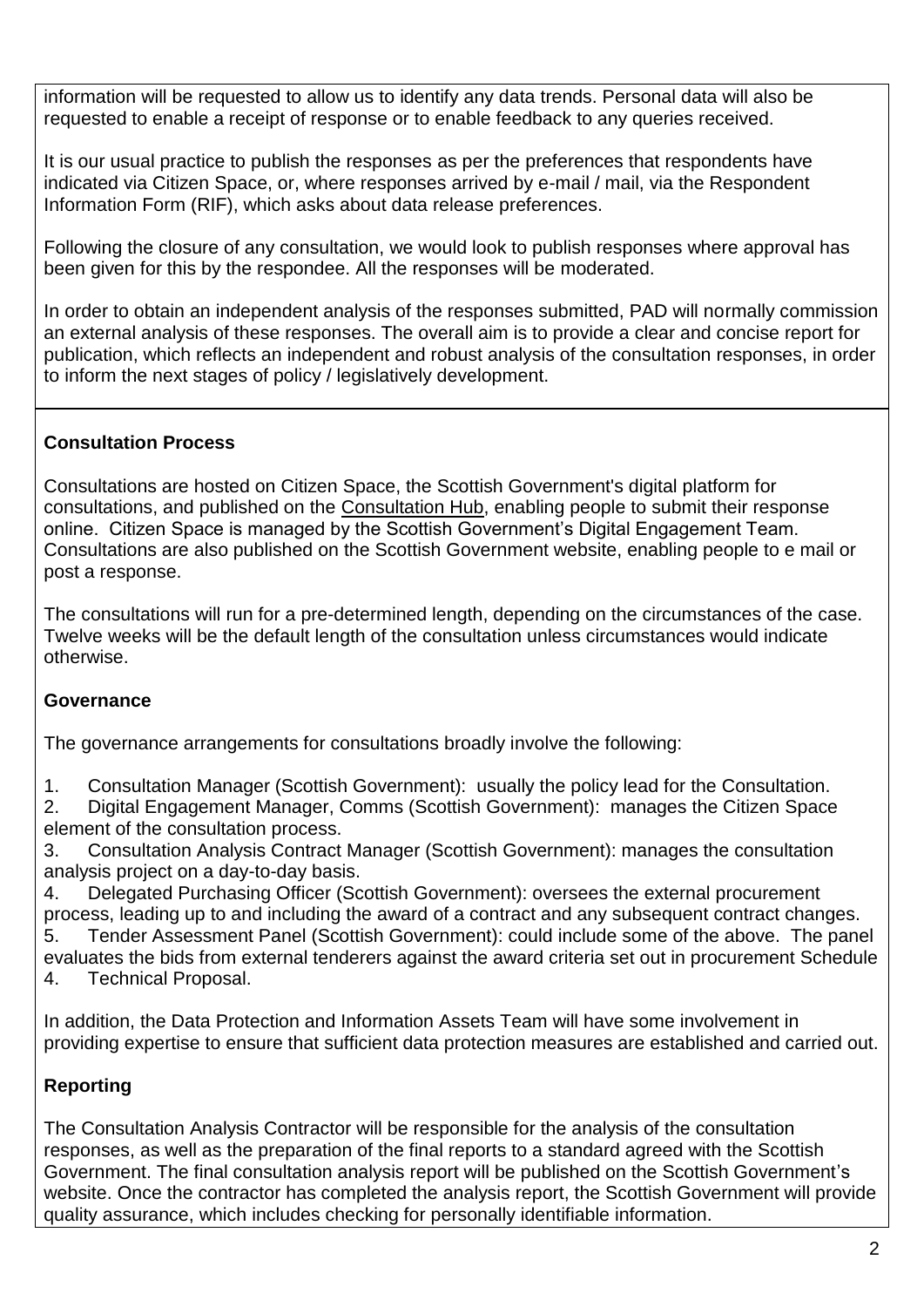It is the responsibility of the contractor to ensure that their methods do not contravene the provisions of current Data Protection Laws. The contractor will, in conjunction with the Scottish Government and in its own right, and in respect of the research contract, make all necessary preparations to ensure it will be compliant with Data Protection Laws.

Data Protection Laws means any law, statute, subordinate legislation, regulation, order, mandatory guidance or code of practice, judgement of a relevant court of law, or directives or requirements of any regulatory body which relates to the protection of individuals with regard to the processing of Personal Data to which a Party is subject including the Data Protection Act 2018 and any statutory modification of re-enactment thereof, and the General Data Protection Regulation (EU) 2016/679 of the European Parliament and of the Council of 27 April 2016 on the protection of natural persons with regard to the processing of personal data on the free movement of such data, and repealing Directive 95/46/EC.

Where personal data and/or or special category data, as defined under the General Data Protection Regulation (EU) 2016/679, is to be processed as part of the contract, the data protection schedule (part of the Scottish Government terms and conditions) will be completed with the appropriate details and obligations for the contract. The data protection schedule will be signed off as forming part of the overall contract, thereby meeting the Government's obligation to have a legally binding controller processor contract in place where personal data are processed in connection with a contract. For the purposes of any such processing, the supplier will usually act as the data processor and the purchaser (the Scottish Government) acts as the data controller.

### **Risk Management**

Managing risk, including disclosure of personal data or the possibility of an individual being identified in data outputs, is essential to the successful operation of the consultation. Risk management, data protection, and research ethics are key considerations in planning and procuring the consultation analysis. These issues were outlined in the consultation analysis procurement specification. Measures will be continually reviewed to ensure that personal data is handled in accordance with data protection legislation

| <b>Variable</b>                                     | <b>Data Source</b>                              |
|-----------------------------------------------------|-------------------------------------------------|
| E-mail address                                      | Citizen Space (online responses).               |
|                                                     | Respondent Information Form (e mailed or postal |
|                                                     |                                                 |
|                                                     | responses).                                     |
| Name                                                | Citizen Space (online responses).               |
|                                                     | Respondent Information Form (e mailed or postal |
|                                                     | responses).                                     |
| Whether a person is responding on behalf of an      | Citizen Space (online responses).               |
| organisation, or issuing a response as an           | Respondent Information Form (e mailed or postal |
| individual. (If respondent is from an organisation, | responses).                                     |
| they are asked the type of organisation -           |                                                 |
| developer, public sector, community council etc.).  |                                                 |
| Postal address                                      | <b>Respondent Information Form (postal)</b>     |
|                                                     | responses).                                     |
| Contact telephone number                            | Respondent Information Form (e mailed or postal |
|                                                     | responses).                                     |

#### 3.2 Personal data to be processed.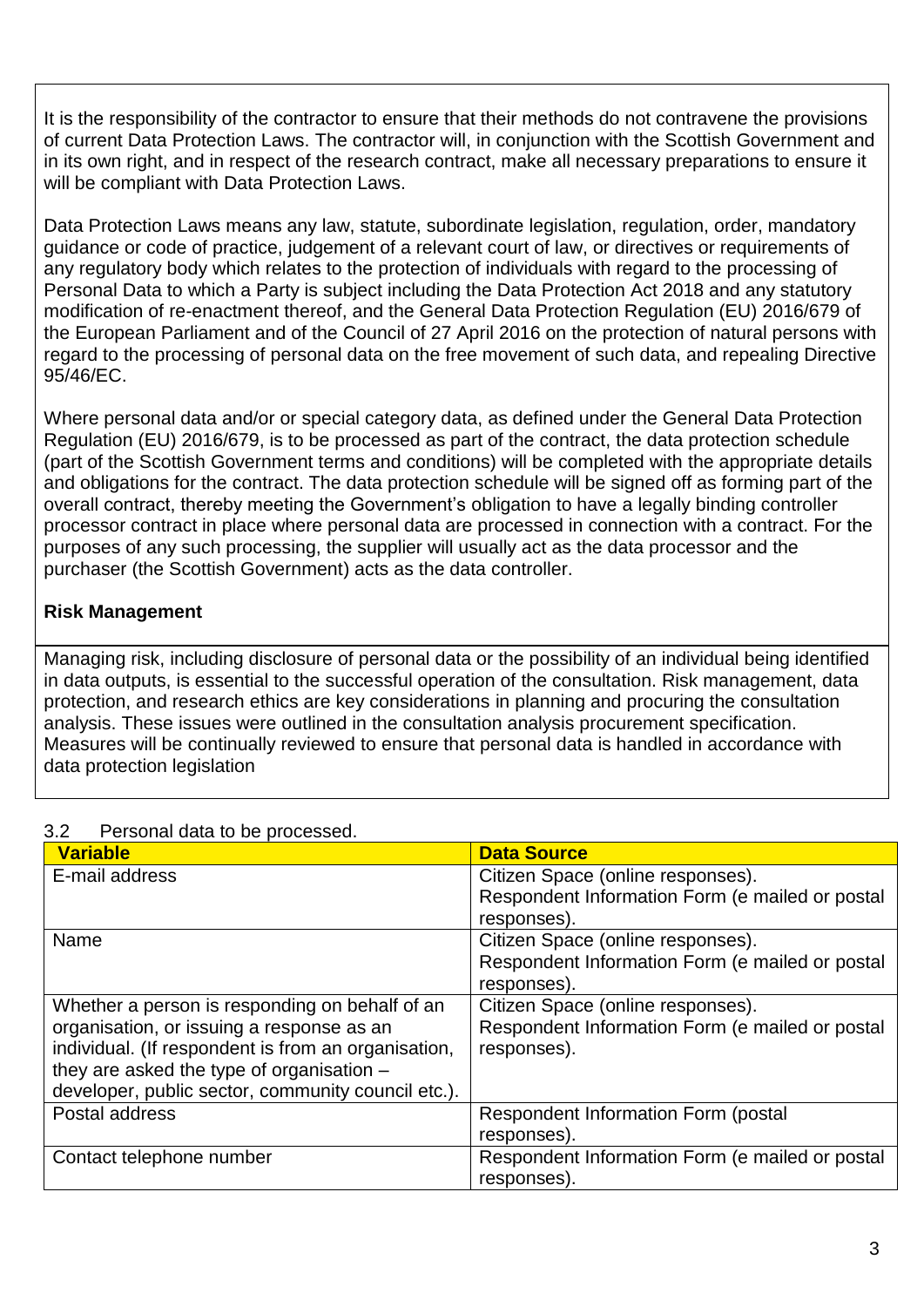### 3.3 Describe how this data will be processed:

# **DATA CONTROLLER AND DATA PROCESSORS**

**Data Controller:** The Scottish Government. The Information Asset Owner is: Graeme Walker The Consultation Analysis Contract Manager: tbc as per each consultation / contract plus PAD: Business Management Unit

**Data Processor:** The appointed Contractor / Any appointed Sub-Contractors. The Contractor would need written permission from the Scottish Government, as the Data Controller, to contract them.

# **DATA SUBJECTS**

The data subjects are the self-selecting respondents to the consultation. Responses may be submitted by both individual members of the public and by organisations. During the data collection process, all respondents are asked to provide information about themselves, either via the Citizen Space online platform or by completing a Respondent Information Form. This form asks respondents to state their publication preference as follows.

*The Scottish Government would like your permission to publish your consultation response. Please indicate your publishing preference:* 

*Publish response with name Publish response only (without name) Do not publish response*

If **individual** respondents do not answer this question, the default position is not to publish their response.

If **organisation** respondents select 'do not publish' or do not answer this question, the organisation name may still be listed as having responded to the consultation.

Respondents are also asked to indicate whether they are content to be contacted again in the future by the Scottish Government in relation to this specific consultation exercise.

# **DATA COLLECTION, STORAGE AND TRANSFER**

Data will predominately be collected from data subjects electronically via the Citizen Space online platform. Some respondents may also submit their response via post or email and these are uploaded on to Citizen Space by the Scottish Government. Responses on Citizen Space can either be downloaded individually or automatically entered into a database (downloadable onto Excel).

**Data Access:** after the consultation analysis contract is awarded, the Contractor will be provided with login details for Citizen Space (for the single consultation only), where they will be able to access the consultation responses submitted online or uploaded as attachments, and download the database of online responses onto Microsoft Excel.

To ensure secure access, the login information should only be provided to pre-arranged, named individuals within the contractor. It should also be sent by secure email, using an iFix-approved [Secure Data Handling tool](http://ifix:8080/assystnet/#services/98) or [eRDM Connect.](http://saltire/my-workplace/it-and-information-management/it-services/Pages/information_sharing_tools.aspx) As the login details provide free access to the information, they should be treated as securely as the information itself.

The database will include all or some of the following information about each respondent who replied using the online data form: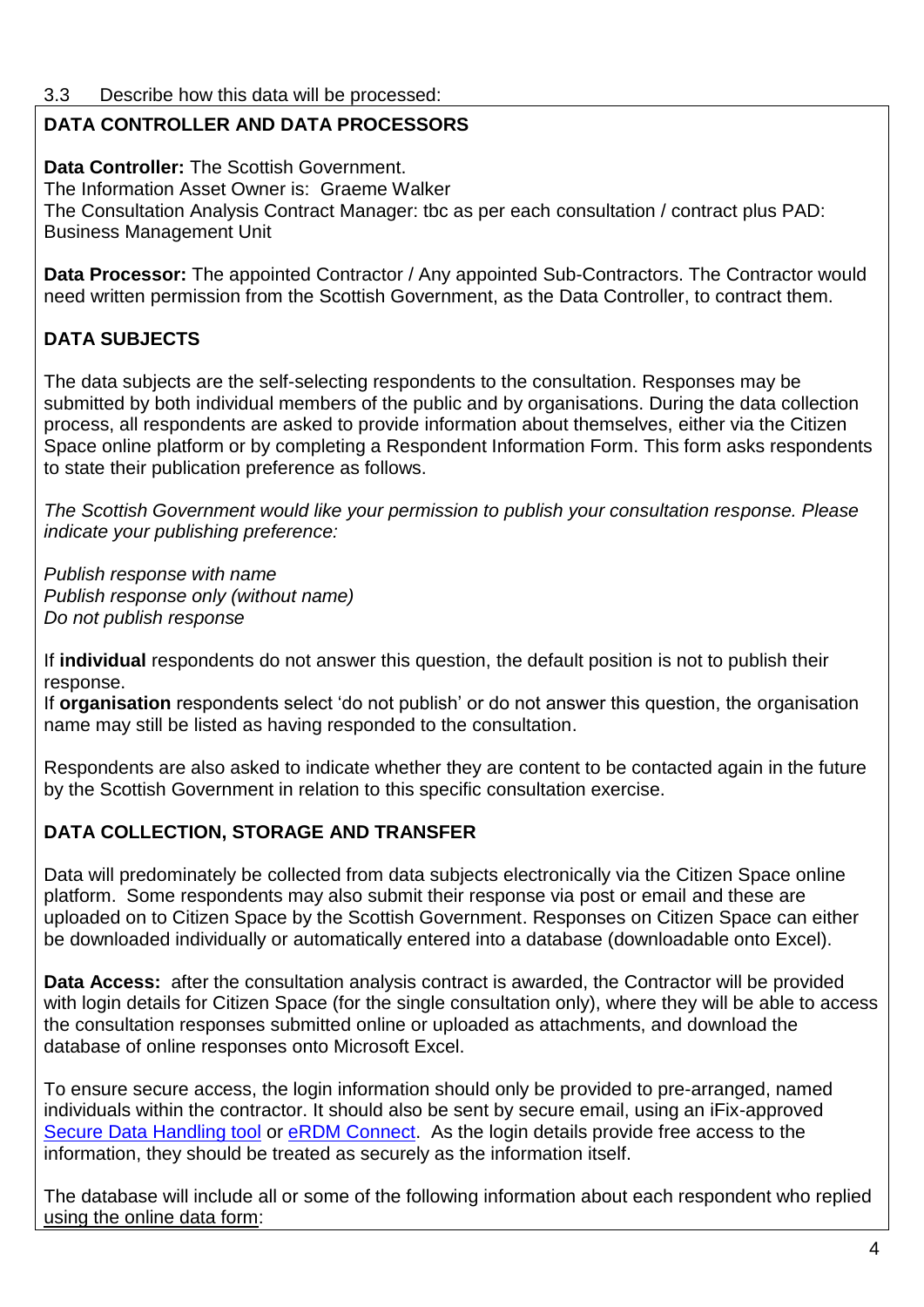- Name
- Email address

- Responding as an individual or an organisation?

- (If responding on behalf of an organisation) Organisation's name and sector (from list of options e.g. public, private, third).

- Permission to publish consultation response? (public response with name, publish response only, do not publish response).

- Content to be contacted by the Scottish Government in the future in relation to this consultation exercise?

- All inputted responses to the consultation questions.

The database will include all or some of the following information about each respondent who replied by e mail or post and either completed a Respondent Information Form or provided the information within their response.

- Name

- Email address

- Responding as an individual or an organisation?

- (If responding on behalf of an organisation) Organisation's name and sector (from list of options e.g. public, private, third).

- Permission to publish consultation response? (public response with name, publish response only, do not publish response).

- Content to be contacted by the Scottish Government in the future in relation to this consultation exercise?

- All inputted responses to the consultation questions.

## **DATA CLEANING:**

Before beginning the analysis, the Contractor is required to identify any blank or duplicate responses. Multiple different responses submitted by the same individual or organisation should be combined into a single composite response, using an approach agreed with the Scottish Government. Blank responses will be removed before analysis.

For audit and quality control purposes, a record should be kept of any exclusions or changes made to responses included in the final database (i.e. any responses that are excluded from the analysis and the reason for exclusion; any identified as campaign responses; and any reclassification of organisation type). This information should be provided in a separate worksheet within the master database and referred to in the final report.

# **DATA PUBLICATION**

Responses will be published in accordance with respondents' expressed publication preferences. Where respondents have given permission for their response to be published, with or without their name, and after the Scottish Government has redacted any personal data or defamatory content, consultation responses will be published at [http://consult.gov.scot.](http://consult.gov.scot/)

### **DATA PURGING AND ARCHIVAL**

At the end of the contract, clean datasets will be transferred to the Data Controller (Scottish Government). The datasets will be held on a secure, password protected server in the Scottish Government, in a sub-folder which is restricted to a limited number of staff working on the Consultation. It is expected that the data will only be held for as long as the data is required after the contract is completed. As soon as possible after the contract is completed, a review will take place to determine whether the data needs to be retained or destroyed. If it is decided that there is no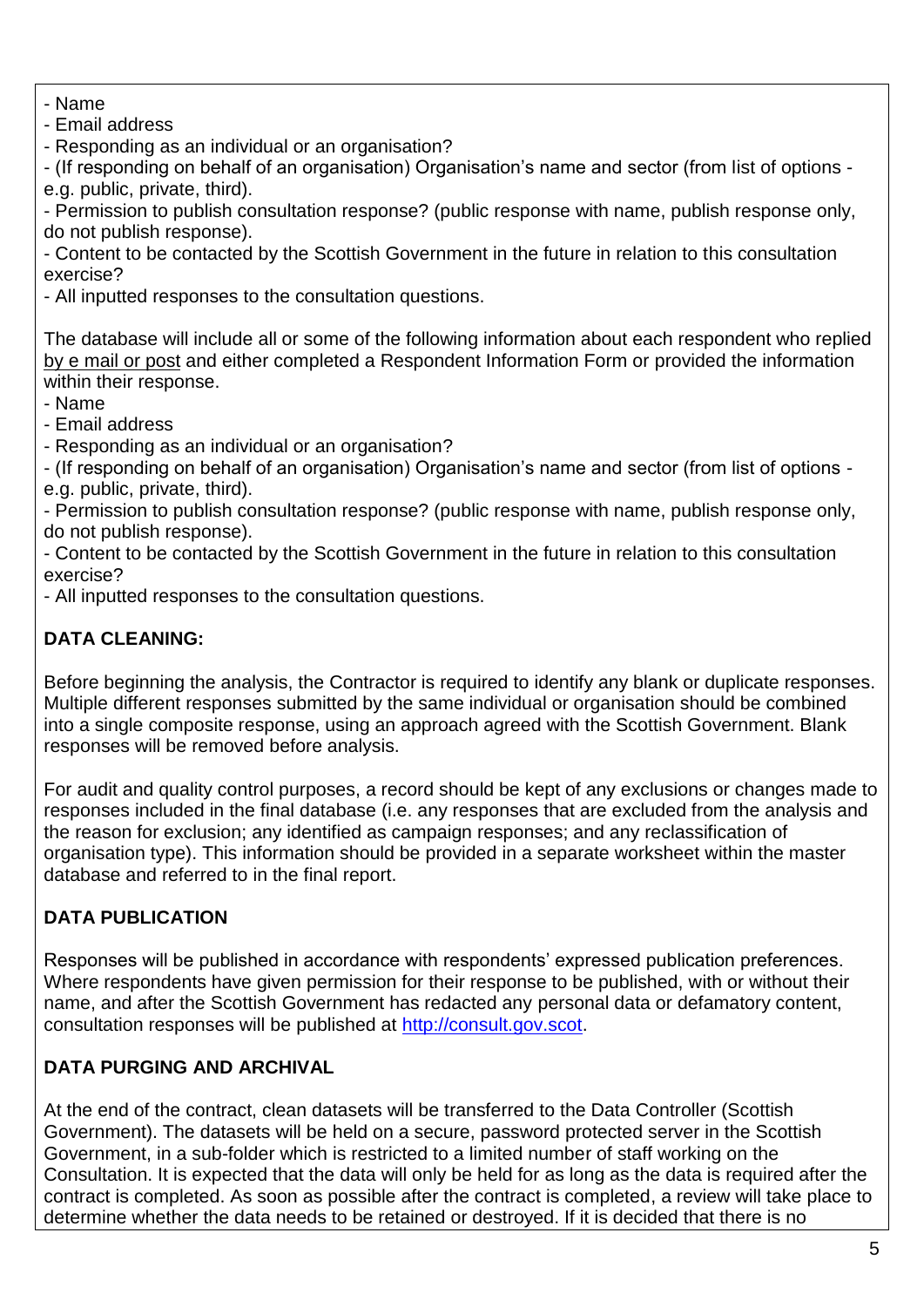rationale to justify continuing to hold the data, then it will be destroyed. If it is decided that there is justification to continue to hold the data then it can be held until a further review 12 months later.

### **EVENT ORGANISATION**

To ensure stakeholders can continue to effectively engage in the development and implementation of National Planning Framework 4 and associated programmes Planning and Architecture Division may sometimes organise events either to gather ideas. These events provide stakeholders with an opportunity to contribute their ideas, hear more about developments and inform subsequent responses. To organise such events, we will take bookings by email and collate using a spreadsheet. In order to maintain ongoing relationships and allow for any follow up / feedback, information will only be held during the programme of engagement and no longer than three months after the project has been completed. Attendees will be invited to sign up to hear about future updates (e.g. be part of a future consultee panel, newsletter list, etc.).

### 3.4 Explain the legal basis for the sharing with internal or external partners:

The legal basis for processing personal data will be public task.

The analysis of the data arising from the consultations provides information that will assist the Scottish Ministers in fulfilling their duties to engage under a range of legislation, including those requiring the preparation of impact assessments under environmental, equalities and islands legislation. The information may form the basis of future discussion with key stakeholders.

In terms of the National Planning Framework, in preparing the Framework, Ministers are to consult with those people in considers may be able to deliver the six outcomes set in the Planning (Scotland) Act 2019.

### **4. Stakeholder analysis and consultation**

4.1 List all the groups involved in the project, and state their interest.

Colleagues within the Government's Data Protection Team were consulted on this DPIA. With regard to the current project (NPF4) the consultees will be listed in a Programme of Engagement. More generally the consultees are across a range of Government agencies, local authorities, other public bodies, the third sector, development and business interests plus community interests.

| <b>Group</b>        | <b>Interest</b>                                   |
|---------------------|---------------------------------------------------|
| Local authorities   | Statutory role as decision-makers in the planning |
|                     | system                                            |
| Other public bodies | May have a role as a key agency / statutory       |
|                     | consultee, or use planning to delivery            |
|                     | development. Key Agencies in Development          |
|                     | Planning are listed here:                         |
|                     | https://www.gov.scot/groups/key-agencies-group/   |
|                     | Development Management statutory consultees       |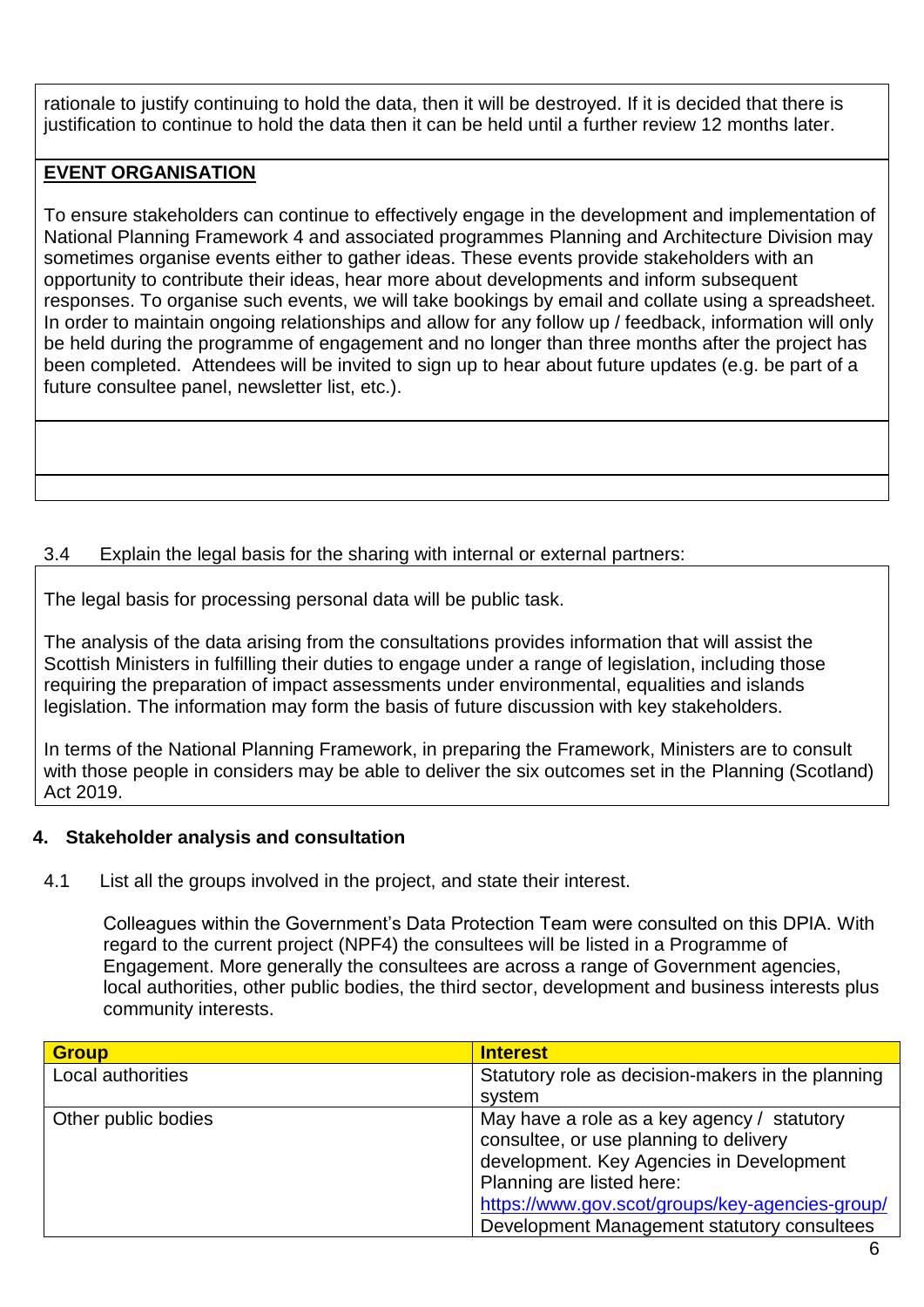|                                                           | are listed in Schedule 5 of the Town and Country<br>Planning (Development Management Procedure)<br>(Scotland) Regulations 2013.                                                                                                                                                          |
|-----------------------------------------------------------|------------------------------------------------------------------------------------------------------------------------------------------------------------------------------------------------------------------------------------------------------------------------------------------|
| Public at large                                           | Development decisions impact on the places they<br>live, work or play                                                                                                                                                                                                                    |
| Community councils                                        | Statutory role in the planning system                                                                                                                                                                                                                                                    |
| Equality, Amenity and Environmental Interests /<br>Groups | Provide representations reflecting their particular<br>cultural, environmental, societal interest                                                                                                                                                                                        |
| Business and developer interests                          | Private sector organisations, individual<br>businesses and enterprises which use the<br>planning system to deliver investment and<br>development                                                                                                                                         |
| Data Protection and Information Asset Team                | Advice on completing the DPIA                                                                                                                                                                                                                                                            |
| <b>Digital Engagement Unit</b>                            | Creating the consultation in Citizen Space                                                                                                                                                                                                                                               |
| Contractor (sub-contractor)                               | The contractor for the consultation analysis will<br>be the Data Processor and will be responsible for<br>the organisation, input and analysis of the<br>consultation responses, as well as the<br>preparation of the final consultation analysis<br>report for the Scottish Government. |

### 4.2 Method used to consult with these groups when making the DPIA.

Respondents will be invited, through the consultation, to comment on the DPIA

#### 4.3 Method used to communicate the outcomes of the DPIA .

Our IIA report will reference work on the DPIA. Stakeholders will be informed when it has been completed and that responses will be published and processed in line with data protection requirements and their stated choices in the RIF. We will publish the finalised DPIA on our website.

### **5. Questions to identify privacy issues**

### 5.1 Involvement of multiple organisations

This consultation analysis will generally involves 2 organisations:

– The Scottish Government as the Data Controller.

- The Contractor engaged to undertake analysis of the consultation responses on behalf of the Scottish Government as the Data Processor.

The data protection schedule will be signed off as forming part of the overall contract, thereby meeting the Government's obligation to have a legally binding controller processor contract in place where personal data are processed in connection with a contract.

All staff involved in processing data will be aware of procedures for data security and privacy, to comply with GDPR. All project staff will know how to recognise a personal data breach (PDB) and how to report suspected breaches in line with GDPR requirements. All third parties are asked to sign appropriate agreements to ensure that they comply with data protection legislation and information security.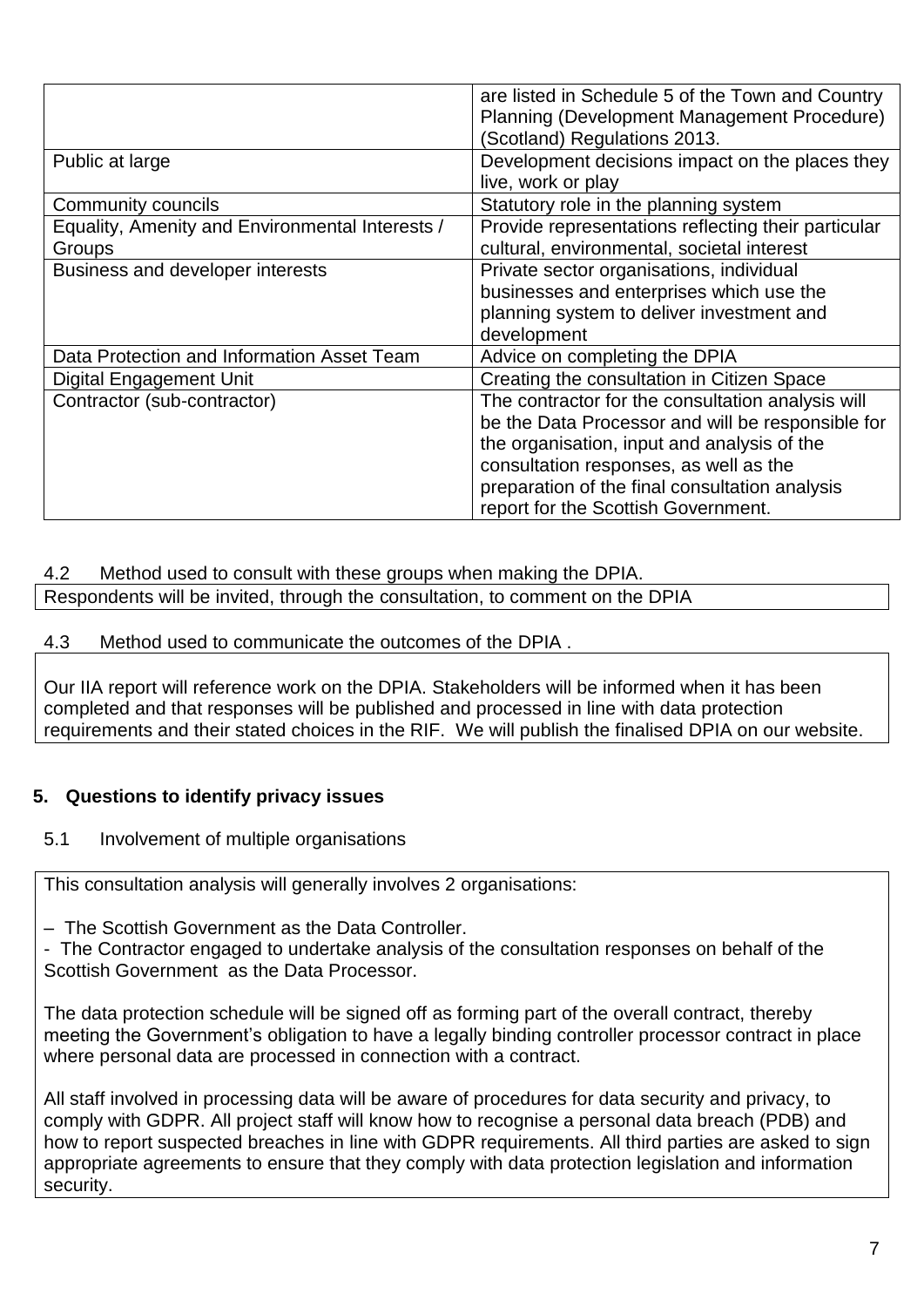### 5.2 Anonymity and pseudonymity

Scottish Government will be responsible for ensuring that responses are published in accordance with respondents' expressed publication preferences.

Individual respondents' names will be published with their responses only if they have given explicit permission for this. Where an individual respondent selects 'publish response only', SG will redact their name and any other potentially identifiable information from their response. Any direct quotations from responses included in the report will not be attributed to identifiable individuals, regardless of their expressed publication preference. There will be no quotations from responses where permission to publish has not been given.

Organisation respondents which select the option 'publish response only (without name)' may still have the organisation name published, but the name of the specific person submitting the response will not be published. Organisations which have given permission for their response to be published could be mentioned by name in the final report, though it is also possible that, rather than being explicitly named, they might be referred to as 'an organisation from the private/public/third sector' etc.

When the Contractor (the Data Processor) is given access to the dataset of responses, they will have access to the full respondent information provided by each respondent - e.g. name, contact details – as well as to their response. It will be the responsibility of the Contractor to comply with GDPR and the Scottish Government's Terms and Conditions, and ensure that no individuals are identifiable in the final report but also that appropriate anonymization measures are taken in the report as well.

We will keep under review whether anything else needs to be redacted from responses should it risk revealing a respondent's identity.

### 5.3 Technology

Measures are in place to ensure that data is collected, stored or transferred to and from the contractor using secure technologies.

Citizen Space is a secure online platform to which contractors will be given log-in access as required.

Where responses are not received via Citizen Space, such as by post / email, these are uploaded on to Citizen Space by the Scottish Government

Contractor data protection requirements / security measures are addressed through the SG's standard Terms and Conditions which include provisions for data protection.

The research contractor data handling procedures may include:

- Information Security Management System,
- Physical Security,
- Access Control,
- Security and Privacy Enhancement Technologies,
- Training and security checks in relation to personnel,
- Incident/Reponses Management/Business Continuity.

### 5.4 Identification methods

Identifiable respondent information is accessible in the dataset created through Citizen Space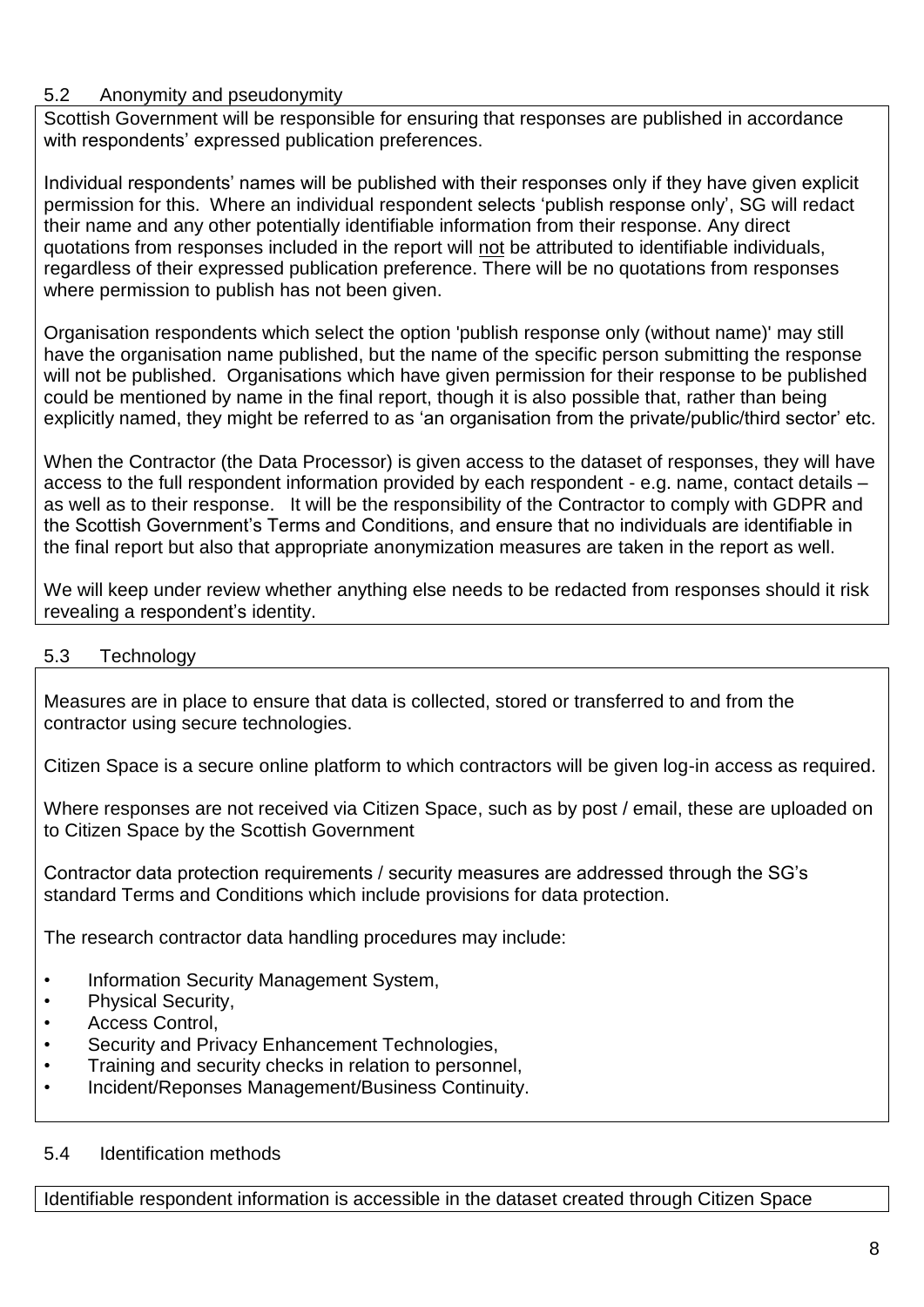### 5.5 Sensitive/Special Category personal data

It is not anticipated that many of the consultation responses would contain 'special category data,' as defined by GDPR. The legal basis for processing this data, under Article 9 of GDPR, will be 'substantial public interest.'

(g) *processing is necessary for reasons of substantial public interest, on the basis of Union or Member State law which shall be proportionate to the aim pursued, respect the essence of the right to data protection and provide for suitable and specific measures to safeguard the fundamental rights and the interests of the data subject'.* 

However, there is a risk that such data is submitted in free text boxes. Data on text boxes will be reviewed and irrelevant 'special category' data removed.

Any plan to proactively collect such data will trigger a review of the DPIA or the development of a new DPIA.

#### 5.6 Changes to data handling procedures

There will be no changes to general data handling procedures for consultations.

#### 5.7 Statutory exemptions/protection

We don't believe that there any exemptions from the Data Protection Act will apply to this project. Though exemptions for statistical and research purposes may apply.

### 5.8 Justification

In order to obtain an independent and objective analysis of the responses submitted, the Scottish Government commissions this analysis to an independent contractor. The overall aim of the project is to provide a clear and concise report for publication, which reflects an independent and robust analysis of the consultation responses, in order to inform the next stages of policy development

### 5.9 Other risks

None identified

### **6. General Data Protection Regulation (GDPR) Principles**

| <b>Principle</b>                                                                               | <b>Compliant</b><br><b>Yes/No</b> | - Description of how you have complied                                                                                                                                                                                                                                                                                                                                             |
|------------------------------------------------------------------------------------------------|-----------------------------------|------------------------------------------------------------------------------------------------------------------------------------------------------------------------------------------------------------------------------------------------------------------------------------------------------------------------------------------------------------------------------------|
| 6.1 Principle $1 - \text{fair}$ and<br>lawful, and meeting<br>the<br>conditions for processing | Yes                               | The legal basis for processing personal data will be public<br>task. Planning and Architecture Division has prepared a<br>privacy statement which is available on the Scottish<br>Government website.<br>https://www.transformingplanning.scot/privacy/<br>The Scottish Government would communicate this to<br>consultees before they make their comments in any<br>consultation? |
| 6.2 Principle $2$ – purpose<br>limitation                                                      | <b>Yes</b>                        | The data will be collected for specific purposes and will<br>not be processed in a manner incompatible with those<br>proposes. The purpose will be clearly explained to<br>respondents prior to responding                                                                                                                                                                         |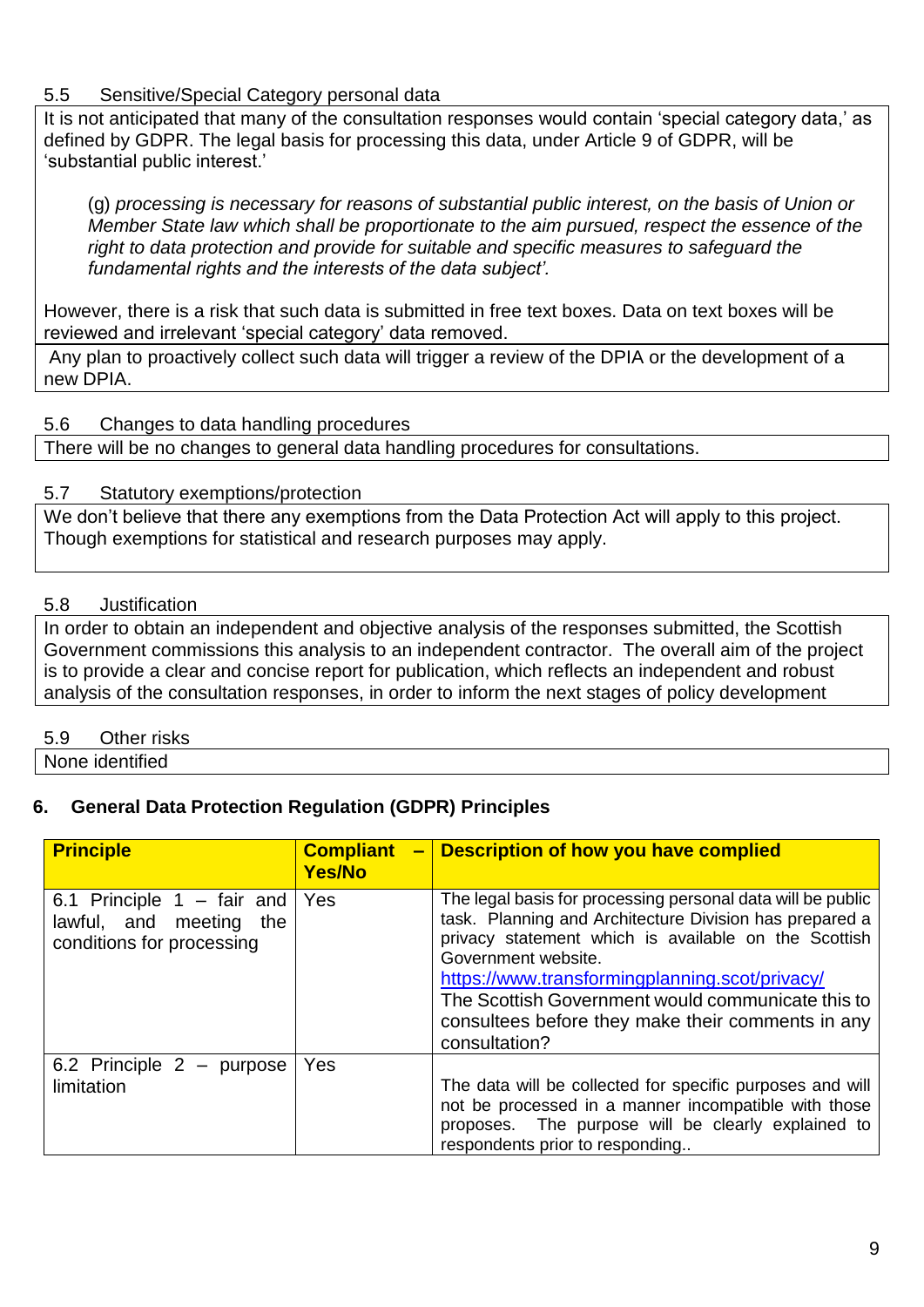| 6.3 Principle $3 -$ adequacy,<br>relevance and data<br>minimisation                                                 | Yes | The consultation will only gather necessary to achieve the<br>project's objectives.                                                                                                                                                                                                                                                                                                                                                    |
|---------------------------------------------------------------------------------------------------------------------|-----|----------------------------------------------------------------------------------------------------------------------------------------------------------------------------------------------------------------------------------------------------------------------------------------------------------------------------------------------------------------------------------------------------------------------------------------|
|                                                                                                                     |     | Participants are able to input as much information as they<br>would like to open questions, and are able to skip open<br>questions.                                                                                                                                                                                                                                                                                                    |
| 6.4 Principle $4 -$ accurate,<br>kept up to date, deletion                                                          |     | The data from the consultation and analysis does not<br>need to be kept up to date as it represents the<br>participants' views and circumstances at the point of<br>collection. (See Principle 5 for deletion) and will be<br>deleted in accordance with SG retention and disposal<br>strategy.                                                                                                                                        |
| 6.5 Principle 5 – kept for no<br>than<br>longer<br>necessary,<br>anonymization                                      |     | The data processor will be processing data which is<br>directly identifiable in the dataset. On anonymization<br>measures, see section 5.2.<br>Review measures will be in place to ensure that the data                                                                                                                                                                                                                                |
|                                                                                                                     |     | will be deleted by the contractor at the end of the contract,<br>and will be kept for no longer than is necessary for its<br>lawful purpose by the Scottish Government.                                                                                                                                                                                                                                                                |
| 6.6 GDPR Articles 12-22 -<br>data subject rights                                                                    |     | Data subjects rights are set in the SG privacy policy<br>which is to be found in the RIF linked to the<br>consultation process.                                                                                                                                                                                                                                                                                                        |
| 6.7 Principle 6 - security                                                                                          |     | The data controller will process and manage any<br>requests to exercise the rights of the data subject.<br>Data will be protected from loss or unlawful processing<br>using appropriate methods, including storing electronic<br>data on password protected secure severs, providing the<br>contractor with a password to access the secure Citizen<br>Space platform (which will give them access until the<br>project is completed). |
| GDPR Article 44 -<br>6.8                                                                                            | Yes | The Data processor is subject to SG Terms and<br>Conditions which cover data security.<br>The project is not expected to involve the transfer of data                                                                                                                                                                                                                                                                                  |
| Personal data shall not be<br>transferred to a country or<br>territory<br>outside<br>the<br>European Economic Area. |     | outside the EEA.<br>However, if there is an open competition tendering<br>process to procure the consultation analysis, there is a<br>possibility that the contract could be won by a supplier<br>outside of the EEA, in which case appropriate safeguards<br>will be put in place and data subjects would be advised in<br>advance.                                                                                                   |
|                                                                                                                     |     | Delib is registered as a data processor. For<br>customers in the EU, Rackspace is its Infrastructure<br>as a Service hosting provider. Rackspace provides<br>and manages the UK datacentres in which the<br>Citizen Space site is hosted.                                                                                                                                                                                              |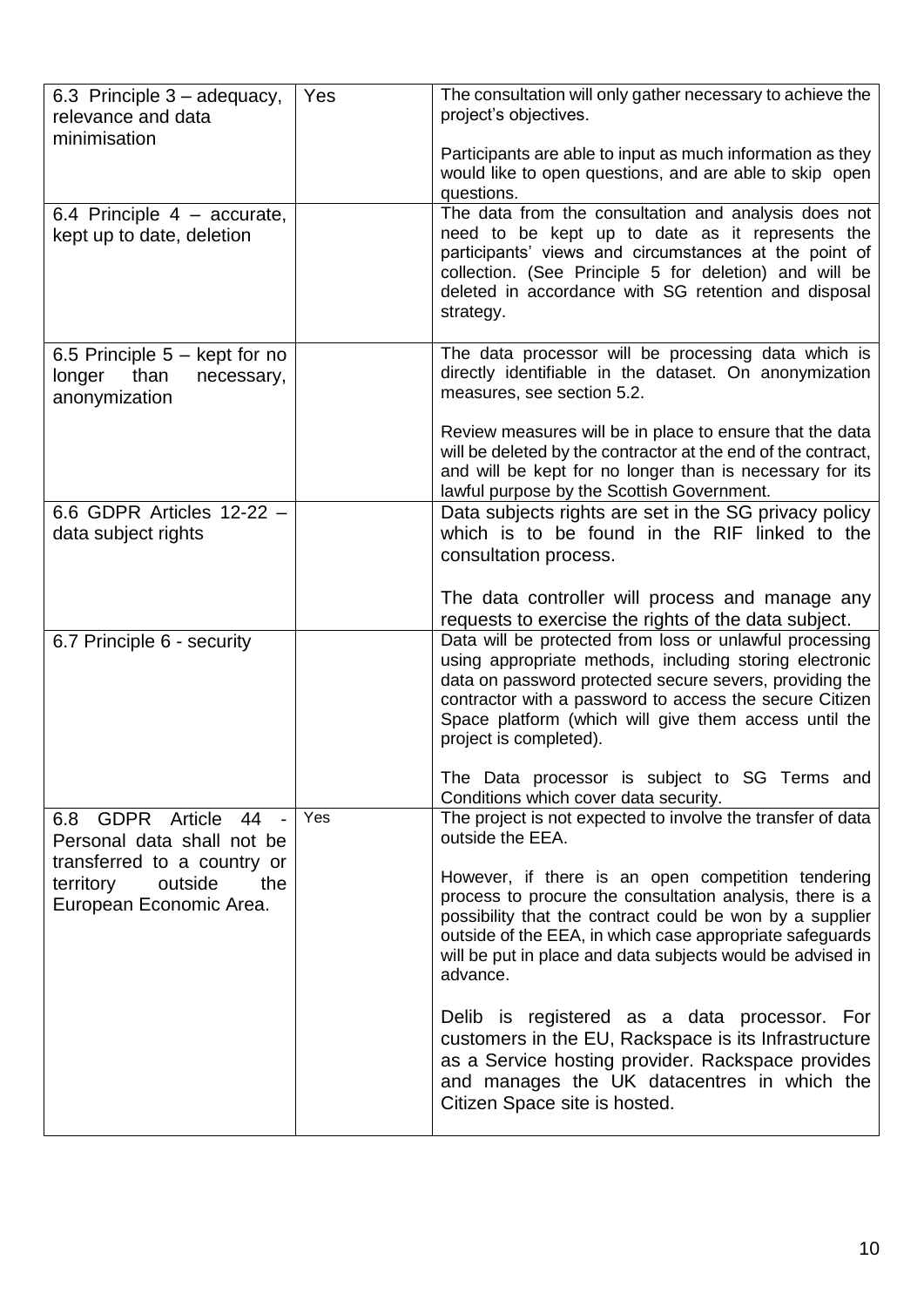### **7. Risks identified and appropriate solutions or mitigation actions proposed**

Is the risk eliminated, reduced or accepted?

| <b>Risk</b>                                                                                                     | <b>Ref</b>       | <b>Solution or mitigation</b>                                                                                                                                                                                                                                                                       | <b>Result</b>     |
|-----------------------------------------------------------------------------------------------------------------|------------------|-----------------------------------------------------------------------------------------------------------------------------------------------------------------------------------------------------------------------------------------------------------------------------------------------------|-------------------|
| We may not have a<br>lawful basis to process<br>the personal data                                               | PAD <sub>1</sub> | We have identified an appropriate lawful<br>basis $6(1)(e)$ 'necessary in the performance<br>of a task carried out in the public interest' to<br>meet our duties under the Planning<br>(Scotland) Act 2019.                                                                                         | <b>Eliminated</b> |
| We may fail to keep<br>personal data protected<br>against loss,<br>unauthorised access<br>and accidental damage | PAD <sub>2</sub> | Electronic data is securely transferred to<br>the data processor and must be<br>password protected or encrypted.<br>Any paper copies of documents holding<br>personal information (i.e. posted<br>responses) are kept in locked cabinets<br>when possible.<br>Data processing staff are required to | <b>Reduced</b>    |
|                                                                                                                 |                  | comply with SG terms and conditions<br>around data security.                                                                                                                                                                                                                                        |                   |
| Our data processors<br>may further process the<br>personal data without<br>our instruction or<br>knowledge      | PAD <sub>3</sub> | We have an appropriate contract in place<br>with our data processors which sets out<br>their legal obligations in relation to current<br>data protection rules.                                                                                                                                     | <b>Reduced</b>    |
| We may publish data<br>that may enable the<br>identification of<br>individuals                                  | PAD4             | The data will be reviewed and prepared for<br>redaction to ensure that where an individual<br>has not provided permission for their name<br>to be published it is removed. This<br>responsibility sits with the policy lead.                                                                        | <b>Reduced</b>    |
| We may fail to properly<br>inform individuals of the<br>data processing activity                                | PAD <sub>5</sub> | A privacy notice will be in place to fully<br>inform individuals about the processing and<br>will be made available to view in Citizen<br>Space before any data is request. The<br>privacy notice will also be available in hard<br>copy.                                                           | <b>Reduced</b>    |
| We may process special<br>category data without<br>lawful basis                                                 | PAD <sub>6</sub> | Free text box content will be reviewed and<br>any irrelevant data will be deleted as soon<br>as possible.                                                                                                                                                                                           | <b>Reduced</b>    |
| We may keep personal<br>data for longer than<br>necessary                                                       | PAD7             | There is a process to ensure that personal<br>data is deleted at the end of consultations<br>timeously. (see above under Data Purging<br>and Archival section for timescales)                                                                                                                       | <b>Reduced</b>    |

### **8. Incorporating Privacy Risks into planning**

Explain how the risks and solutions or mitigation actions will be incorporated into the project/business plan, and how they will be monitored. There must be a named official responsible for addressing and monitoring each risk.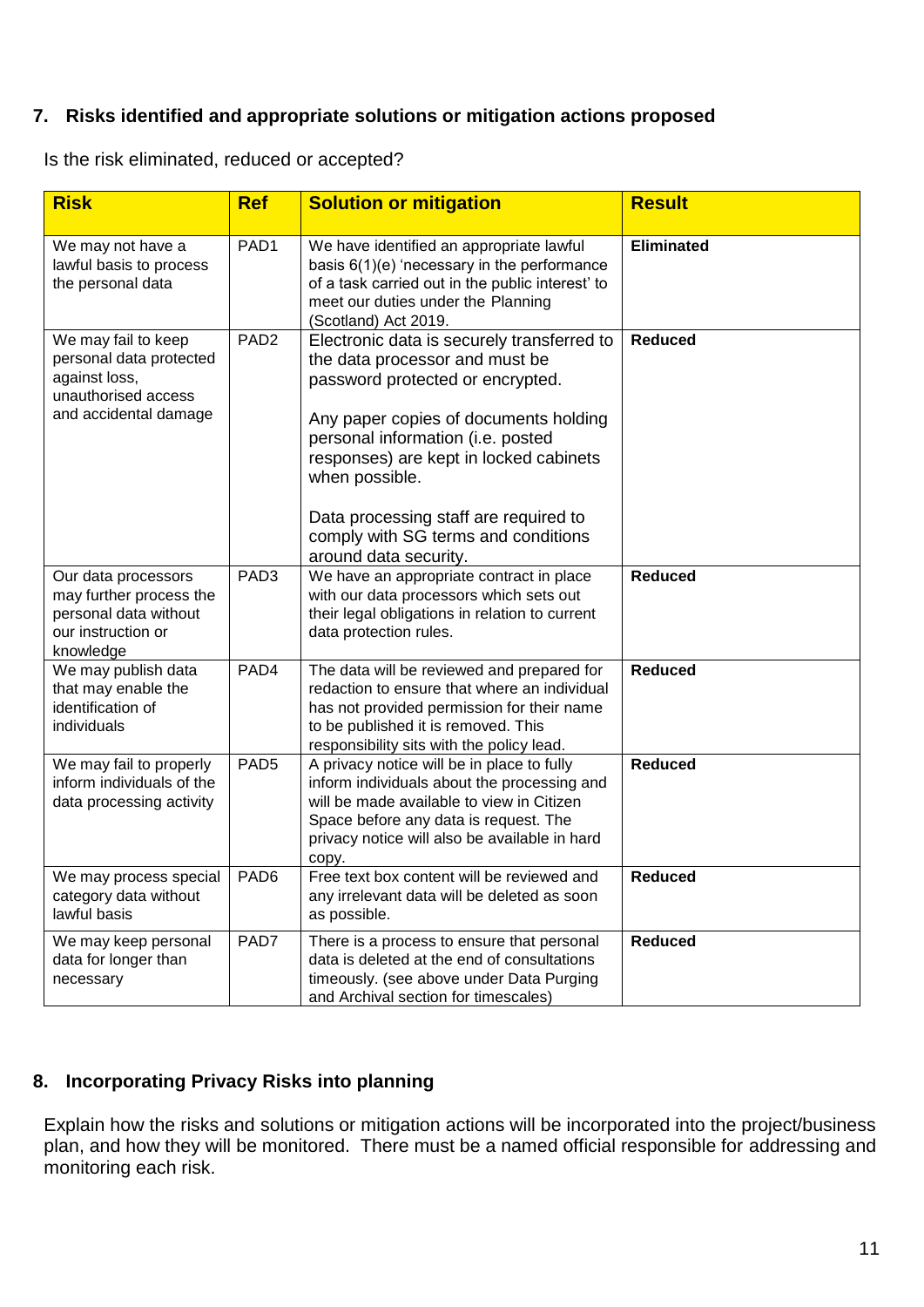| <b>Risk</b>                                                                                                                                                                                                                           | <b>Ref</b>                                   | How risk will be incorporated into<br>planning                                                                                                                                                                                                                                                                                         | <b>Owner</b>                      |
|---------------------------------------------------------------------------------------------------------------------------------------------------------------------------------------------------------------------------------------|----------------------------------------------|----------------------------------------------------------------------------------------------------------------------------------------------------------------------------------------------------------------------------------------------------------------------------------------------------------------------------------------|-----------------------------------|
| We may fail to keep<br>personal data protected<br>against loss,<br>unauthorised access and<br>accidental damage<br>Our data processors may<br>further process the<br>personal data without our<br>instruction or knowledge            | PAD <sub>2</sub><br>PAD <sub>3</sub>         | An inception meeting will be scheduled before<br>any analysis has begun to run through any<br>queries.<br>The Project Manager and the Contractor will<br>have regular written or telephone updates and<br>can address any issues that may arise.<br>There is a project risk register, which will be<br>discussed and updated regularly | <b>Information Asset</b><br>Owner |
| We may publish data that<br>may enable the<br>identification of<br>individuals<br>We may fail to properly<br>inform individuals of the<br>data processing activity<br>We may process special<br>category data without<br>lawful basis | PAD4<br>PAD <sub>5</sub><br>PAD <sub>6</sub> | The data will be reviewed and prepared for<br>redaction to ensure that the appropriate<br>permissions are in place and that information in<br>free text boxes is reviewed. This responsibility<br>sits with the policy lead                                                                                                            | <b>Information Asset</b><br>Owner |
| We may keep personal<br>data for longer than<br>necessary                                                                                                                                                                             | PAD7                                         | It will be the responsibility to comply with the<br>requirements of removing personal data within<br>the required time limit.                                                                                                                                                                                                          | <b>Information Asset</b><br>Owner |

### **9. Data Protection Officer (DPO)**

The DPO may give additional advice, please indicate how this has been actioned.

| <u>ັ</u><br>$\cdot$ .<br><b>Advice from DPO</b> | <b>Action</b> |
|-------------------------------------------------|---------------|
|                                                 |               |
|                                                 |               |
|                                                 |               |
|                                                 |               |
|                                                 |               |
|                                                 |               |
|                                                 |               |
|                                                 |               |

# **10. Authorisation and publication**

The DPIA report should be signed by your Information Asset Owner (IAO). The IAO will be the Deputy Director or Head of Division.

Before signing the DPIA report, an IAO should ensure that she/he is satisfied that the impact assessment is robust, has addressed all the relevant issues and that appropriate actions have been taken.